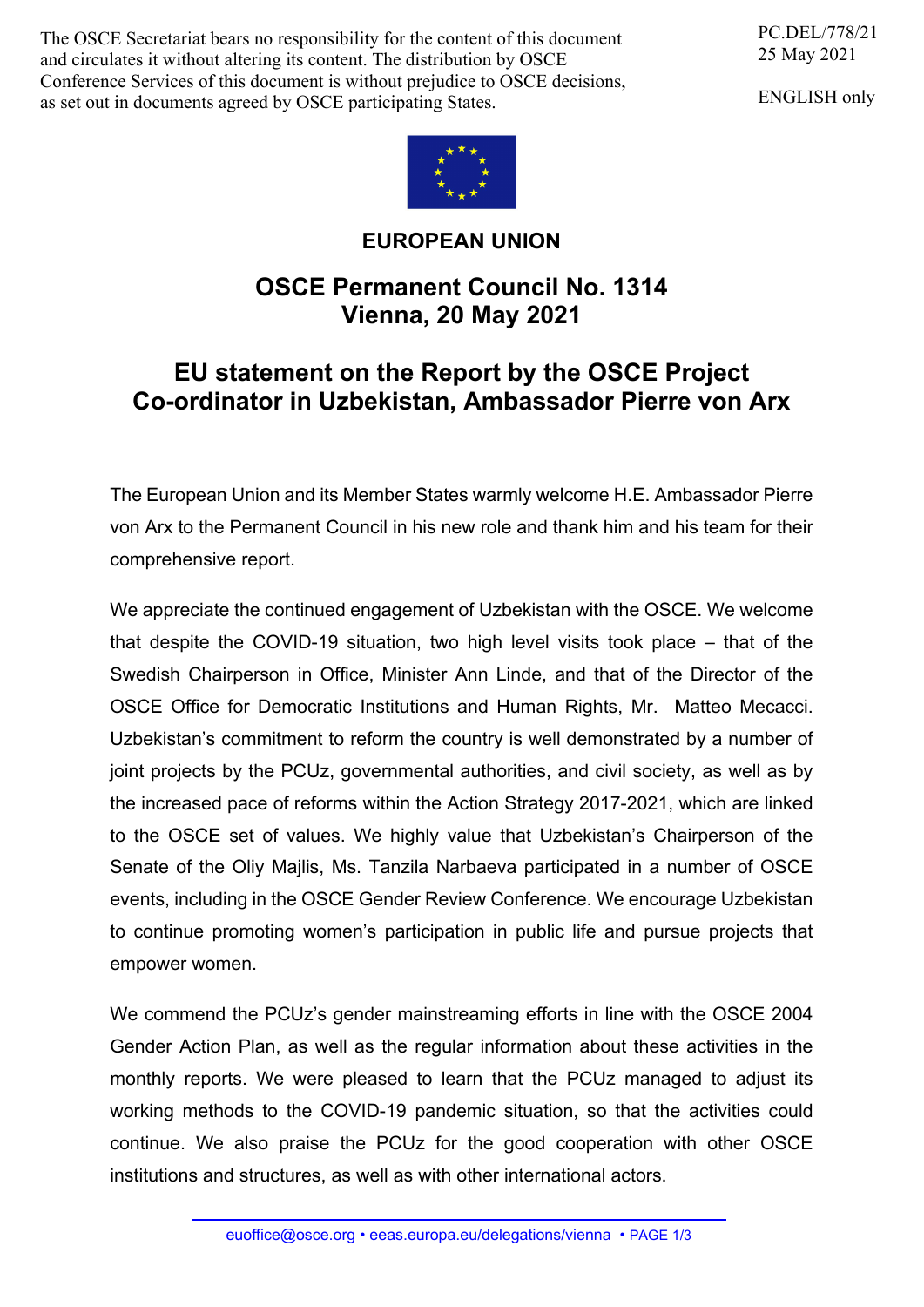We welcome the results of the numerous projects and activities carried out by the PCUz in all three dimensions as well as the cross-cutting ones. Their common denominators are enhancing security, strengthening democracy and increasing the quality of people's lives in Uzbekistan. We would like to highlight in particular the projects on the role of the media, either in preventing terrorism, or in countering the COVID-19-related disinformation and false narratives. We welcome the focus on countering transnational threats, counter-terrorism, preventing violent extremism and radicalisation and enhancing cybersecurity, while preserving media freedom. Other projects contribute to increasing socio-economic development and improve good governance, including by increasing transparency and fighting corruption. We also welcome activities aimed at strengthening environmental aspects of security. We strongly support the focus on women's empowerment, combating violence against women and girls as well as addressing trafficking in human beings. The projects concerning the rights of women, as well as of marginalized groups should be pursued further. We suggest that the potential for co-operation with the "Central Asia Women Leaders" established in 2020 and currently led by Uzbekistan's Speaker of the Senate Tanzila Narbaeva should be explored.

We regret the difficulties of the PCUz in keeping a competitive local salary scale, which is crucial for engaging and keeping dedicated, qualified staff. Similarly, the PCUz has been facing difficulties in filling the secondee posts due to insufficient and constantly diminishing Board and Lodging Allowances. Both of these issues should be addressed and we appeal to other participating States to keep them in mind when negotiating the budget provisions.

Uzbekistan is an important partner for the European Union. We welcome the progress in the ongoing negotiations on the Enhanced Partnership and Cooperation Agreement with Uzbekistan. The EU continues to support reform efforts in Uzbekistan. We attach great importance to the security, stability and prosperity of Uzbekistan and the whole region. We underline the EU Strategy on Central Asia, which focuses on promoting resilience, prosperity and regional cooperation in Central Asia. The implementation of this strategy provides a valuable opportunity for the EU and Central Asia to forge a strong and durable partnership. The promotion and protection of human rights and fundamental freedoms, rule of law, civil society, the rights of women and sustainable development, and good governance, among others, remain at the core of our relations. The EU also runs projects aiming at improved environmental protection and rural